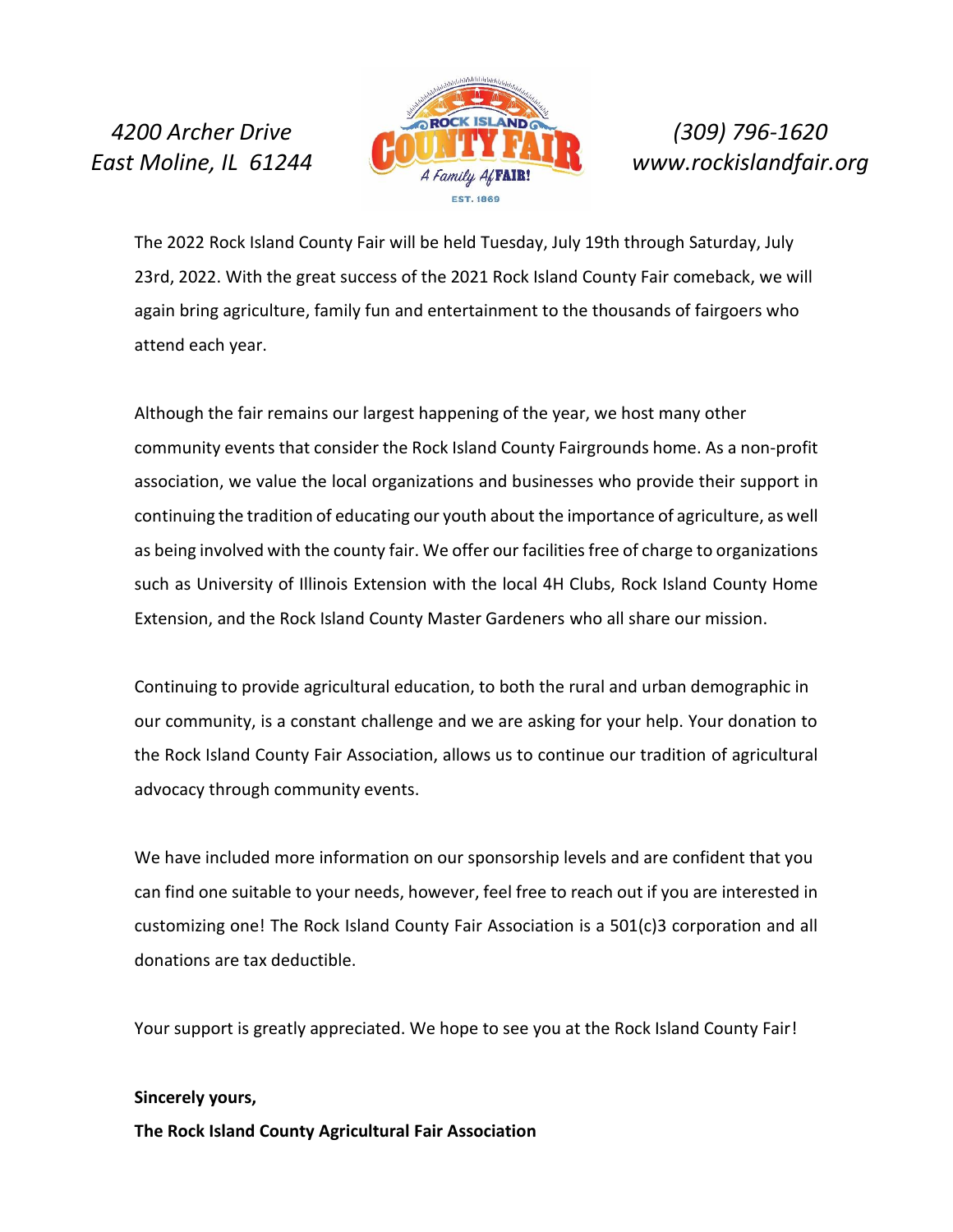# **2022 Rock Island County Fair Sponsorship Packages**

#### **Champion - \$5000 and above**

- Media advertising in all TV and Radio Commercials
- Business name and logo listed on website and Facebook page, with link to company homepage
- 2 4' X 8' corrugated plastic signs to be displayed year-long at the Fairgrounds (fence line)
- Free 10 X 10 booth space during the fair for display or sales.
- 10 reserved box-seat passes to any grandstand event

## **Reserve Champion - \$1000-\$4999**

- Business name and logo listed on website and Facebook page, with link to company homepage
- 1 4' X 8' corrugated plastic signs to be displayed year-long at the Fairgrounds (fence line)
- Free 10 X 10 booth space during the fair for display or sales.
- 5 reserved box-seat passes to any grandstand event

#### **Honorable Mention - \$500-\$999**

- Business name and logo listed on website and Facebook page, with link to company homepage
- Business logo on sponsorship banner displayed prominently on the grandstand fence line during the fair
- Free 10 X 10 booth space during the fair for display or sales.
- 5 passes to any grandstand event

## **Blue Ribbon Mention – \$250-\$499**

- Business name with link to company homepage on Website and Facebook Page
- Business logo on sponsorship banner displayed prominently on the (fence line)
- 2 passes to any grandstand event

## **Red Ribbon Mention – \$100-\$249**

- Business logo on sponsorship banner displayed prominently on the (fence line)
- 2 passes to any grandstand event

## **Friends of the Fair – \$0-\$99**

• 2 passes to any grandstand event